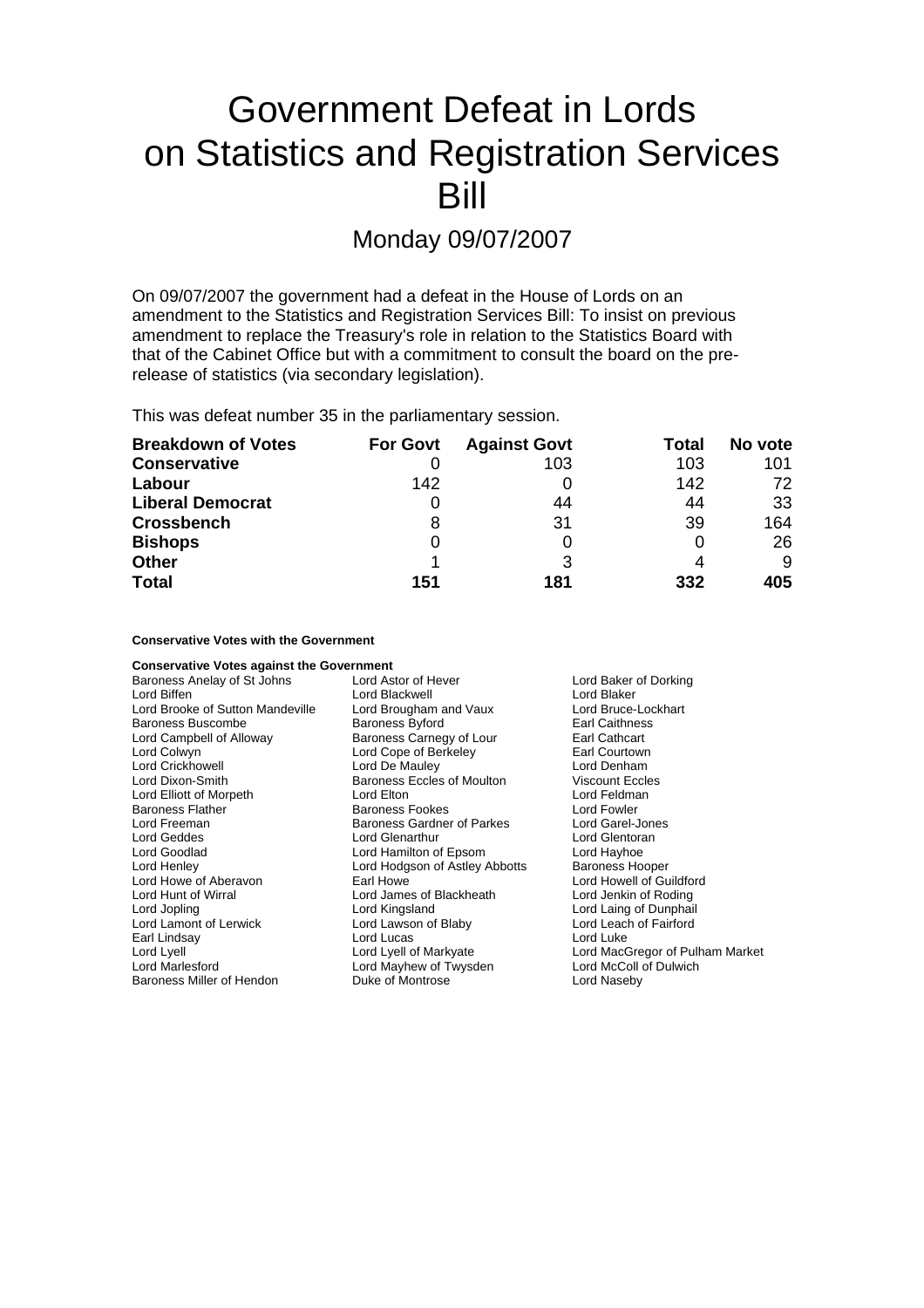Lord Newton of Braintree **Baroness Noakes** Baroness Noakes Lord Northbrook<br>
Lord Norton of Louth **Baroness O'Cathain** Earl Onslow Lord Norton of Louth **Baroness O'Cathain**<br>
Baroness Oppenheim-Barnes Lord Palumbo<br>
Baroness Park of Monmouth Baroness Oppenheim-Barnes Lord Paluminum Baroness Park of Palumbo Baroness Park of Palumbo Baroness Park of Par<br>Lord Plumbo Baroness Park of Months Plumbo Baroness Park of Plumbo Baroness Plumbo Baroness Park of Park of Pa Lord Patten **Communist Communist Communist Communist Communist Communist Communist Communist Communist Communist Communist Communist Communist Communist Communist Communist Communist Communist Communist Communist Communist** Lord Reay Lord Roberts of Conwy Lord Rotherwick Lord Sainsbury of Preston Candover Baroness Seccomb<br>Lord Selsdon Baroness Sharples Baroness Shephard of Northwold Lord Strathclyde Lord Swinfen Lord Taylor of Holbeach Lord Tugendhat **Baroness Verma** Lord Waddington<br>Lord Wade of Choriton **Baroness Lord Wakeham** Baroness Wilcox Lord Wade of Chorlton Lord Windlesham

**Labour Votes with the Government**

Viscount Trenchard<br>
Baroness Verma<br>
Lord Waddington

#### Baroness Amos<br>
Lord Archer of Sandwell **Baroness Ashton of Upholland** Lord Bach<br>
Lord Archer of Sandwell **Baroness Ashton of Upholland** Lord Bach Lord Archer of Sandwell **Baroness Ashton of Upholland** Lord Bach<br>
Lord Barnett Lord Bach Lord Bassam of Brighton Lord Berkelev Lord Bhattacharyya Lord Bilston Lord Borrie Lord Boyd of Duncansby Lord Bradley Lord Brennan Lord Brooke of Alverthorpe<br>
Lord Brooks of Tremorfa<br>
Lord Carter of Coles

Lord Christopher Lord Carter of Coles<br>
Lord Clark of Hampstead<br>
Lord Clarke of Hampstead<br>
Lord Corbett of Castle Vale Lord Clarke of Hampstead Lord Clinton-Davis Lord Corbett of Castle Vale<br>
Baroness Corston Baroness Crawley Lord Cunningham of Felling Baroness Corston Baroness Crawley Lord Cunningham of Felling Baroness Dean of Thornton-le-Fylde Lord Drayson **Lord Dubs** Lord Dubs<br>
Lord Evans of Temple Guiting Lord Evans of Parkside Lord Evans Lord Falconer of Thoroton Lord Evans of Temple Guiting Lord Evans of Parkside Lord Evans Lord Falconer of Thoroton<br>
Baroness Falkender Baroness Farrington of Ribbleton Lord Faulkner of Worcester Baroness Ford **Lord Foster of Bishop Auckland**<br>
Lord Fyfe of Fairfield **Cumnock Baroness** Gale Lord Fyfe of Fairfield Face of Baroness Gale Baroness Gibson of Market Rasen<br>Baroness Golding Baroness Coldsmith Baroness Gale Baroness Gibson of Strathblane Baroness Gould of Potternewton Lord Grocott Lord Harris of Haringey Lord Harrison Lord Hart of Chilton Lord Haskel<br>
Baroness Henig Lord Hollick Baroness Henig **Communist Condit Lord Hollick** Baroness Hollis of Heigham<br>
Lord Howarth of Newport Baroness Howells of St Davids Lord Howie of Troon Lord Hoyle **Lord Hughes of Woodside** Cord Hunt of Kings Heath<br>
Lord Jones **Corress Corress** Jones of Whitchurch Lord Jordan Lord Jones Baroness Jones of Whitchurch Lord Jordan Lord Judd Lord King of West Bromwich Lord Kinnock Lord Kirkhill Lord Layard Lord Lea of Crondall Lord Lipsey Lord Lipsey Lord Lord Lofthouse of Pontefract<br>
Lord Macdonald of Tradeston Lord Mackenzie of Framwellgate Lord Malloch-Brown Lord Mason of Barnsley Lord McIntosh of Haringey **Baroness McIntosh of Hudnall** Lord McKenzie of Luton<br>Lord Mitchell Lord Morgan Lord Morgan **Baroness Morgan** of Dre Lord Mitchell **Lord Morgan** Lord Morgan **Baroness Morgan of Drefelin**<br>
Lord Morris of Aberavon Lord Morris of Manchester **Baroness Morgan of Clackmannan** Lord Patel of Blackburn **Lord Pendry** Communist Caroness Pitke<br>
Lord Plant of Highfield **Baroness Prosser** Baroness Quin Lord Plant of Highfield **Baroness Prosser** Baroness Baroness Quin<br>
Baroness Ramsay of Cartvale 
Baroness Ramsay of Cartvale 
Baroness Ramsay of Cartvale 
Lord Randall of St Budeaux Lord Radice **Baroness Ramsay of Cartvale** Lord Randall Lord Randall **Lord Randall Budeaux**<br>Baroness Rendell of Baberghaux Lord Richard Lord Rea Baroness Rendell of Babergh Lord Rea Lord Rooker **Lord Rooker Lord Rosser** Lord Rosser Lord Rowlands<br>
Baroness Royall of Blaisdon Lord Sawyer **Lord Rosser Lord Rowlands** Baroness Scotland of Asthal Baroness Royall of Blaisdon **Lord Sawyer**<br> **Lord Sewel** Cord Sheldon Baroness Smith of Gilmorehill Lord Snape Lord Soley<br>Lord Strabolgi Cord Saroness Symons of Vernham Dean Lord Taylor of Blackburn

Lord Adonis Lord Ahmed Lord Alli Lord Bassam of Brighton Lord Davies of Oldham Lord Davies of Oldham Lord Davies of Coity Lord Divon Baroness Farrington of Ribbleton Lord Faulkner of Worcester<br>Lord Foster of Rishon Auckland Lord Foulkes of Cumnock Lord Goldsmith<br>
Lord Graham of Edmonton<br>
Lord Grantchester Baroness Howells of St Davids Lord Mackenzie of Framwellgate Lord Malloch-Brown<br>Lord Maxton Cord Maxton Baroness McDonagh Lord Morris of Manchester Lord O'Neill of Clackmannan<br>
Lord Pendry Baroness Pitkeathley Baroness Symons of Vernham Dean

Baroness Sharples<br>
Lord Skelmersdale<br>
Lord Steinberg<br>
Lord Steinberg

Viscount Simon